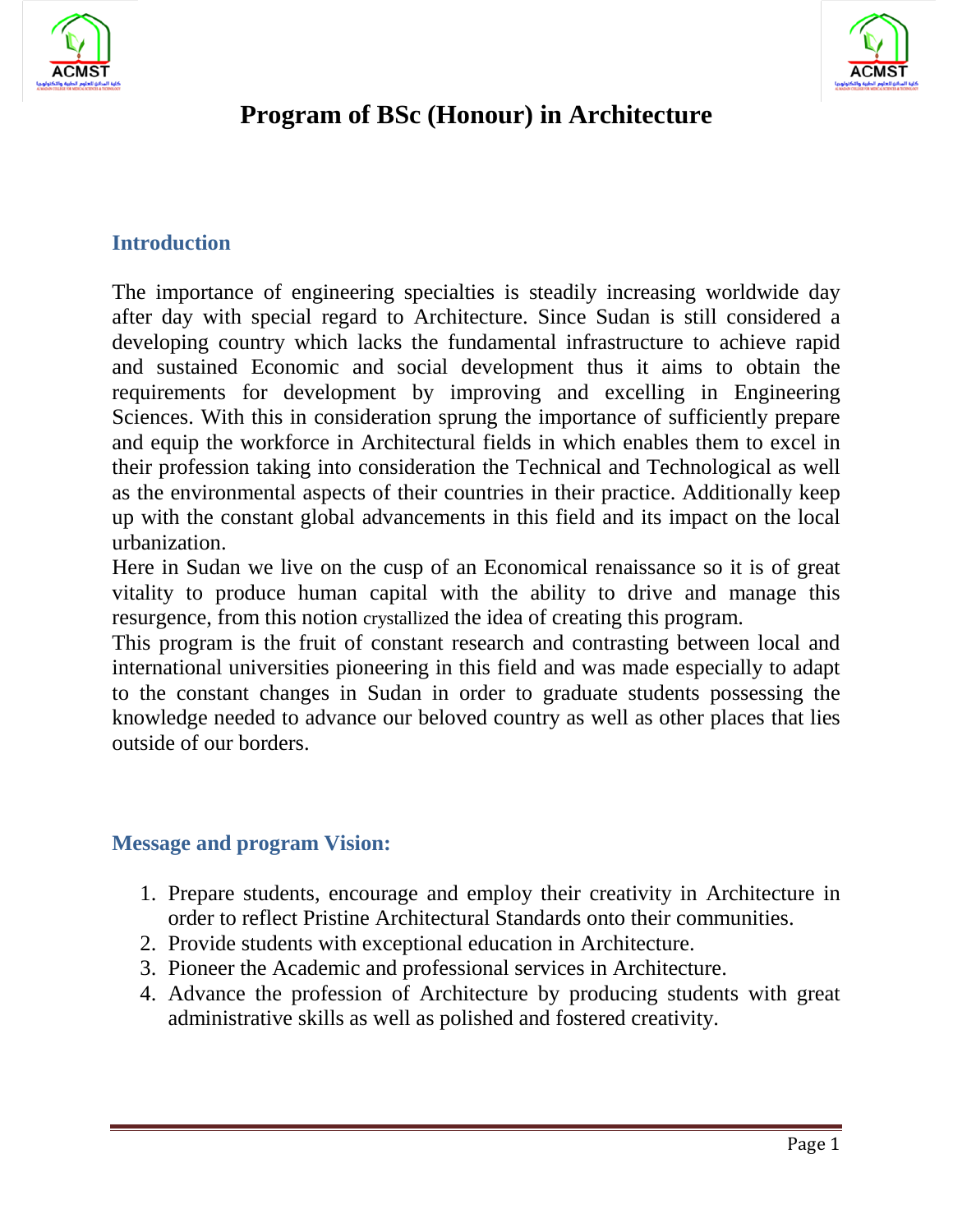



## **Program Educational and professional aims:**

The program educational aims are to graduate students able to:

- 1. Apply the fundamental principles of Architecture in Architectural design.
- 2. Pursue Higher Education in Architecture.
- 3. Comprehension of the contemporary International Architectural topics and the awareness of the importance of constant self-learning.
- 4. Foster creative thinking and the ability of problem solving.
- 5. Creating a sense of team work between students by exchanging opinions, means and ways to achieve a certain project.

### **Program professional aims are to graduate students able to:**

- 1. Work in local as well as international Architectural projects and sites.
- 2. Communicate effectively and demonstrate leadership skills when working within teams.
- 3. Engage in productive and creative work by employing some of the most useful and fundamental societal values.

#### **Program outcomes:**

- 1. Ability to apply gained knowledge of Engineering Science in Architecture.
- 2. Ability to design Architectural systems or parts of it or even design Architectural operations to cater to the needs of our society.
- 3. Ability to detect Architectural faults and find solutions.
- 4. Awareness of the ethics and responsibilities of this profession.
- 5. Possess excellent communication skills.
- 6. Acquire holistic knowledge about general subjects which are necessary to understand the impact of Architectural solutions from a local and international perspective.
- 7. Awareness of the importance of self-learning and advancement in the sphere of Architecture.
- 8. Knowledge of the contemporary topics in Architecture.
- 9. Ability to employ new technologies and skills in the advancement of their careers.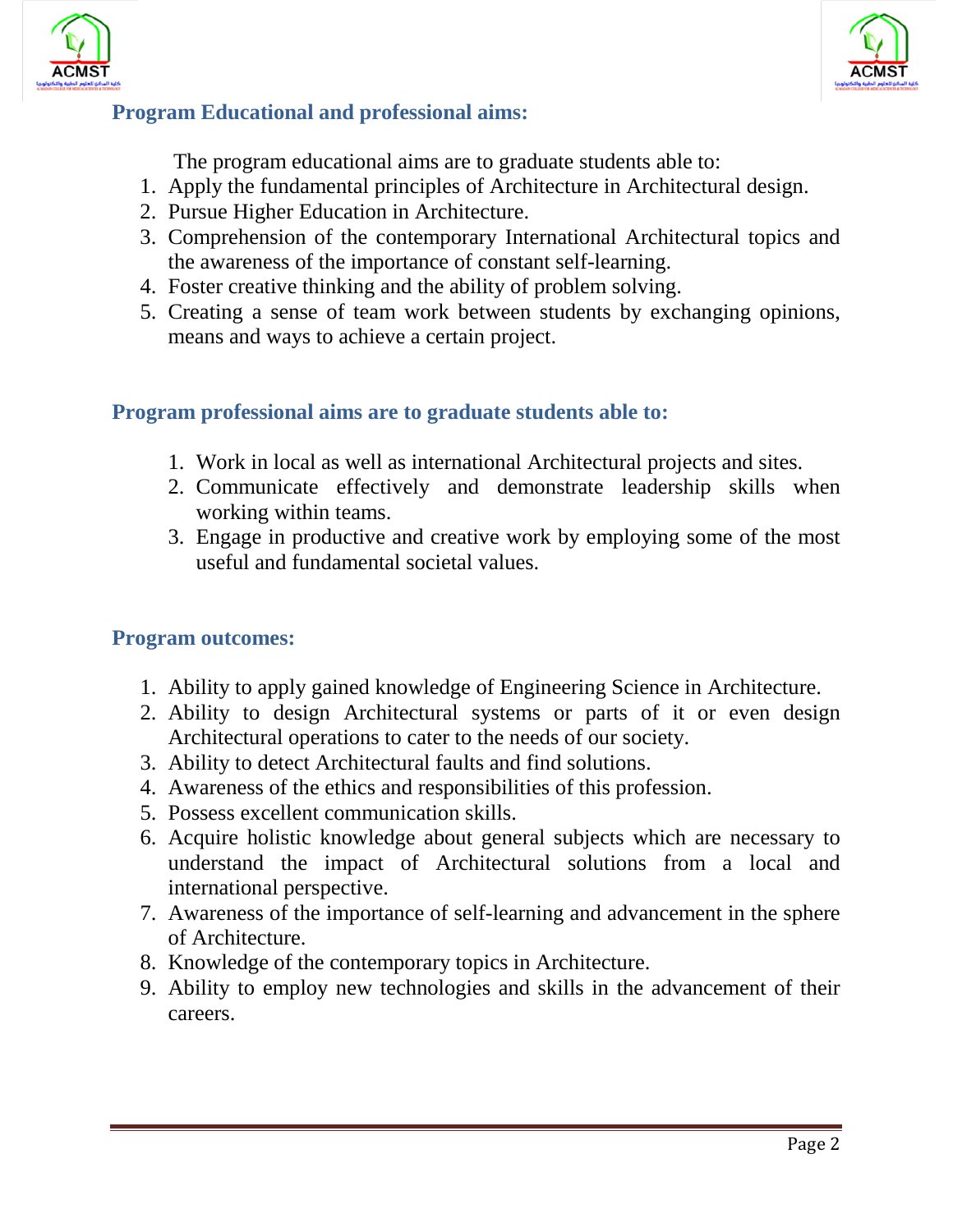



#### **Study duration and framework:**

- Study frame is by Semesters and the duration is 5 Years divided into 10 semesters and the semester's duration is 15 weeks.
- This program is governed by ACMST's Academic Regulations.

# **Study Plan**

# **1. Course Components**

| Code                        | <b>Course Title</b>                                                              | Lecture        | <b>Practical</b> | <b>Credit</b><br><b>Hours</b> | <b>Division</b><br>of credit<br>hrs | <b>Exam</b><br><b>Hours</b> |
|-----------------------------|----------------------------------------------------------------------------------|----------------|------------------|-------------------------------|-------------------------------------|-----------------------------|
| ثاس 111<br><b>ISC 111</b>   | الثقافة الإسلامية 1/ مجتمع سوداني 1<br><b>Islamic culture 1\Sudanese Society</b> | 3              |                  | 3                             | $(0+3)$                             | 3                           |
| عرب 112<br><b>ARB 112</b>   | اللغة العربية 1<br><b>Arabic Language 1</b>                                      | 3              |                  | 3                             | $(0+3)$                             | 3                           |
| نجل 113<br><b>ENG 113</b>   | اللغة الأنجليزية 1<br><b>English Language 1</b>                                  | 3              |                  | 3                             | $(0+3)$                             | 3                           |
| ريض 114<br><b>MAT114</b>    | ر ياضيات<br><b>Mathematics</b>                                                   | $\overline{2}$ | $\overline{2}$   | 3                             | $(1+2)$                             | 3                           |
| فيز 115<br><b>PYS 115</b>   | فيزياء عامة<br><b>General Physics</b>                                            | $\overline{2}$ | $\overline{2}$   | 3                             | $(1+2)$                             | 3                           |
| $116$ عمر<br><b>ARC 116</b> | رسم معماري<br><b>Architectural Drawing</b>                                       | $\overline{2}$ | 8                | 6                             | $(4+2)$                             |                             |
| $117$ حسب<br>Com 117        | مدخل علم الحاسوب<br><b>Introduction to Computer</b><br><b>Sciences</b>           | $\mathbf{1}$   | 2                | 3                             | $(1+1)$                             | $\mathcal{D}_{\mathcal{L}}$ |
|                             | <b>Total</b>                                                                     |                | 30               | 23                            |                                     | 17                          |

## **FIRST YEAR; First Semester**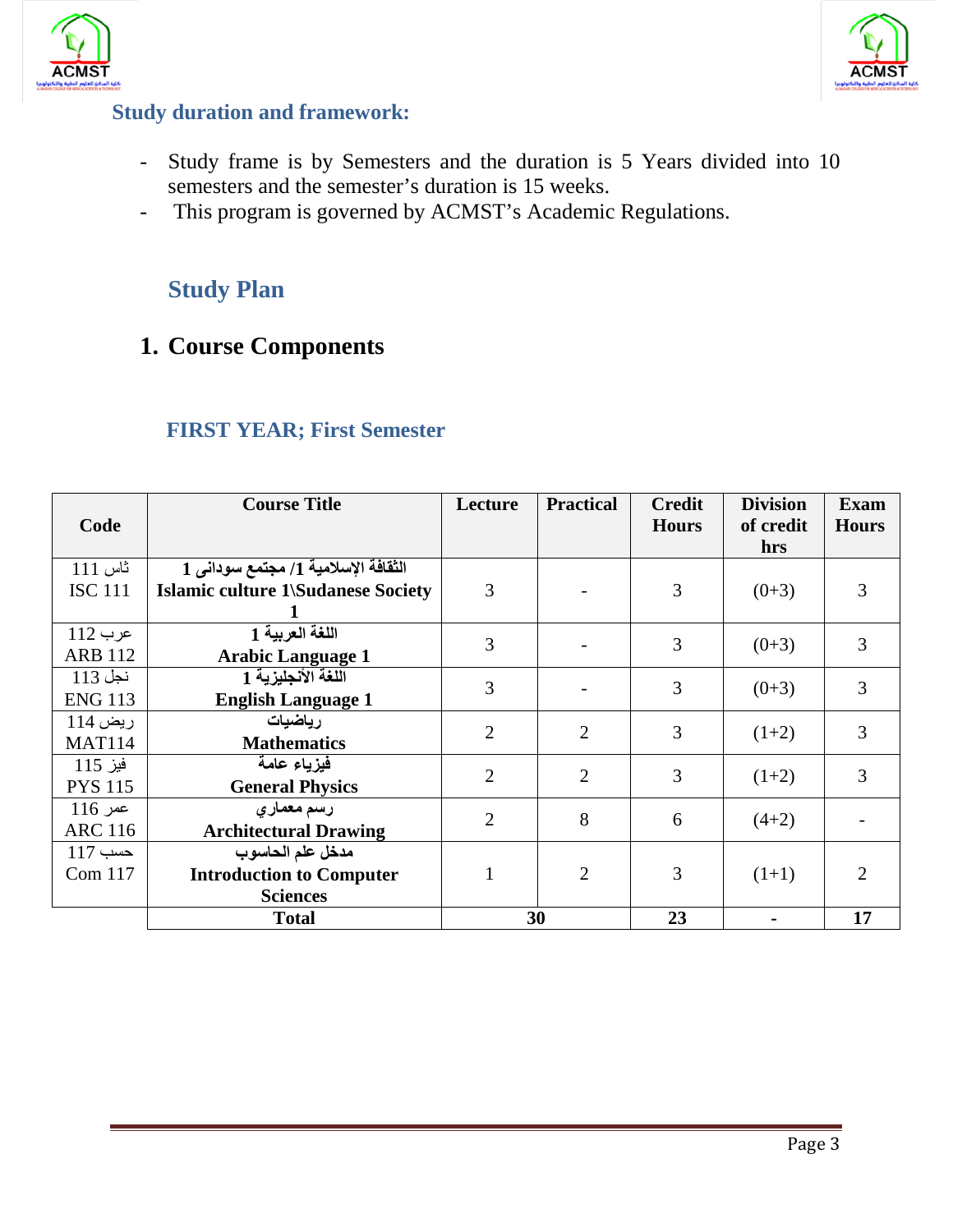



# **FIRST YEAR; Second Semester**

| Code           | <b>Course Title</b>                         | Lecture        | <b>Practical</b> | <b>Credit</b><br><b>Hours</b> | <b>Division</b><br>of credit | Exam<br><b>Hours</b>        |
|----------------|---------------------------------------------|----------------|------------------|-------------------------------|------------------------------|-----------------------------|
|                |                                             |                |                  |                               | hrs                          |                             |
| ثاس 121        | الثقافة الإسلامية 2/ مجتمع سودانى 2         | 3              |                  | 3                             | $(0+3)$                      | 3                           |
| <b>ISC 121</b> | <b>Islamic Culture 2\Sudanese Society 2</b> |                |                  |                               |                              |                             |
| عرب 122        | اللغة العربية 2                             | 3              |                  | 3                             |                              | 3                           |
| <b>ARB 122</b> | <b>Arabic Language 2</b>                    |                |                  |                               | $(0+3)$                      |                             |
| نجل 123        | اللغة الأنجليزية 2                          | 3              |                  | 3                             | $(0+3)$                      | 3                           |
| <b>ENG 123</b> | <b>English Language 2</b>                   |                |                  |                               |                              |                             |
| $124$ عمر      | مباديء التصميم المعمارى                     | $\overline{2}$ | 8                | 6                             | $(4+2)$                      |                             |
| <b>ARC 124</b> | <b>Principle of Architectural Design</b>    |                |                  |                               |                              |                             |
| عمر 125        | تقانة المباني 1                             | $\overline{2}$ | $\overline{2}$   | 3                             | $(1+2)$                      | 3                           |
| <b>ARC 125</b> | <b>Building Construction 1</b>              |                |                  |                               |                              |                             |
| عمر 126        | تاريخ ونظرية العمارة 1                      | $\overline{2}$ |                  | $\overline{2}$                | $(0+2)$                      | $\mathcal{D}_{\mathcal{L}}$ |
| <b>ARC 126</b> | <b>Architectural History and Theory 1</b>   |                |                  |                               |                              |                             |
|                | <b>Total</b>                                |                | 25               | 20                            |                              | 14                          |

# **SECOND YEAR; First Semester**

| Code           | <b>Course Title</b>                       | Lecture        | <b>Practical</b> | <b>Credit</b><br><b>Hours</b> | <b>Division</b><br>of credit | <b>Exam</b><br><b>Hours</b> |
|----------------|-------------------------------------------|----------------|------------------|-------------------------------|------------------------------|-----------------------------|
|                |                                           |                |                  |                               | hrs                          |                             |
| درس 211        | دراسات سودانية                            | $\overline{2}$ |                  | $\overline{2}$                | $(0+2)$                      | $\overline{2}$              |
| <b>SDS 211</b> | <b>Sudanese Studies</b>                   |                |                  |                               |                              |                             |
| $212$ عمر      | تصميم معمارى                              | 1              | 12               | 7                             |                              |                             |
| <b>ARC 212</b> | <b>Architectural Design</b>               |                |                  |                               | $(6+1)$                      |                             |
| $213$ عمر      | الرسم بمساعدة الحاسوب                     | $\overline{2}$ | 3                | 3                             |                              | 3                           |
| <b>ARC 213</b> | <b>Computer Aided Drawing</b>             |                |                  |                               | $(1+2)$                      |                             |
| عمر 214        | نظم انشاءات 1                             | $\overline{2}$ | $\overline{2}$   | 3                             | $(1+1)$                      | 3                           |
| <b>ARC 214</b> | <b>Structural Systems 1</b>               |                |                  |                               |                              |                             |
| $215$ عمر      | خدمات المباني 1                           | $\overline{2}$ |                  | $\overline{2}$                | $(0+2)$                      | $\overline{2}$              |
| <b>ARC 215</b> | <b>Building Services 1</b>                |                |                  |                               |                              |                             |
| $216$ عمر      | تقانة مباني 2                             | $\overline{2}$ | $\overline{2}$   | 3                             | $(1+2)$                      | 3                           |
| <b>ARC 216</b> | <b>Building Construction 2</b>            |                |                  |                               |                              |                             |
| عمر 217        | تاريخ ونظرية العمارة 2                    | $\overline{2}$ |                  | $\overline{2}$                | $(0+2)$                      | $\overline{2}$              |
| <b>ARC 217</b> | <b>Architectural History and Theory 2</b> |                |                  |                               |                              |                             |
|                | <b>Total</b>                              |                | 32               | 22                            |                              | 15                          |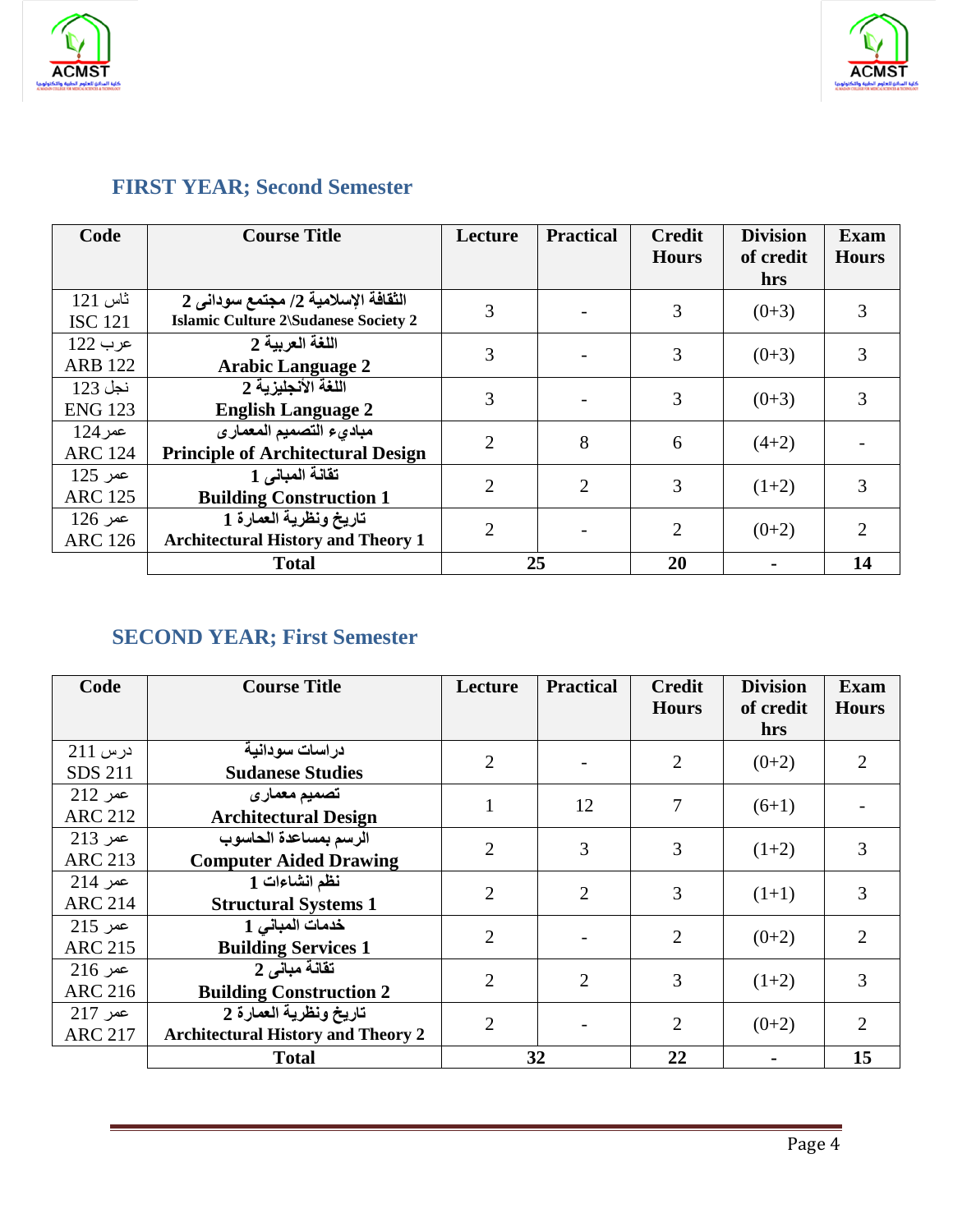



# **SECOND YEAR; Second Semester**

| Code           | <b>Course Title</b>            | Lecture        | <b>Practical</b> | <b>Credit</b><br><b>Hours</b> | <b>Division</b><br>of credit | <b>Exam</b><br><b>Hours</b> |
|----------------|--------------------------------|----------------|------------------|-------------------------------|------------------------------|-----------------------------|
|                |                                |                |                  |                               | hrs                          |                             |
| $221$ عمر      | تصميم معمار ی4                 |                | 12               |                               | $(6+1)$                      |                             |
| <b>ARC 221</b> | <b>Architectural Design 4</b>  |                |                  |                               |                              |                             |
| عمر 222        | الرسم ثلاثي الأبعاد بالحاسوب   | $\overline{2}$ | 3                | 3                             | $(1+2)$                      | 3                           |
| <b>ARC 222</b> | <b>3D Computer Drawing</b>     |                |                  |                               |                              |                             |
| عمر 223        | خدمات المباني 2                | $\overline{2}$ |                  | $\overline{2}$                | $(0+2)$                      | $\overline{2}$              |
| <b>ARC 223</b> | <b>Building Services 2</b>     |                |                  |                               |                              |                             |
| عمر 224        | تقانة مباني 3                  | $\overline{2}$ | $\overline{2}$   | 3                             | $(1+2)$                      | 3                           |
| <b>ARC 224</b> | <b>Building Construction 3</b> |                |                  |                               |                              |                             |
| عمر 225        | نظم انشاءات 2                  | $\overline{2}$ | $\overline{2}$   | 3                             | $(1+2)$                      | 3                           |
| <b>ARC 225</b> | <b>Structural Systems 2</b>    |                |                  |                               |                              |                             |
| عمر 226        | دراسات الإسكان 1               | $\overline{2}$ |                  | $\overline{2}$                | $(0+2)$                      | $\overline{2}$              |
| <b>ARC 226</b> | <b>Housing Studies 1</b>       |                |                  |                               |                              |                             |
|                | <b>Total</b>                   |                | 30               | 20                            |                              | 13                          |

# **THIRD YEAR; First Semester**

| Code                        | <b>Course Title</b>                                                        | Lecture        | <b>Practical</b> | <b>Credit</b><br><b>Hours</b> | <b>Division</b><br>of credit<br>hrs | <b>Exam</b><br><b>Hours</b> |
|-----------------------------|----------------------------------------------------------------------------|----------------|------------------|-------------------------------|-------------------------------------|-----------------------------|
| عمر 311<br><b>ARC 311</b>   | تصميم معمار ي 5<br><b>Architectural Design 5</b>                           |                | 14               | 8                             | $(7+1)$                             |                             |
| عمر 312<br><b>ARC 312</b>   | الإظهار المعمارى بالحاسوب<br><b>Architectural Presentation by Computer</b> | $\overline{2}$ | 3                | 3                             | $(1+2)$                             | 3                           |
| عمر 313<br><b>ARC 313</b>   | خدمات المباني 3<br><b>Building Services 3</b>                              | $\overline{2}$ |                  | $\overline{2}$                | $(0+2)$                             | 2                           |
| $314$ عمر<br><b>ARC 314</b> | تقانة مباني 4<br><b>Building Construction 4</b>                            | $\overline{2}$ | $\overline{2}$   | 3                             | $(1+2)$                             | 3                           |
| عمر 315<br><b>ARC 315</b>   | نظم إنشاءات 3<br><b>Structural Systems 3</b>                               | $\overline{2}$ | $\overline{2}$   | 3                             | $(1+2)$                             | 3                           |
| عمر 316<br><b>ARC 316</b>   | تنسيق مواقع<br><b>Landscaping Design</b>                                   | $\overline{2}$ |                  | $\overline{2}$                | $(0+2)$                             | $\overline{2}$              |
|                             | <b>Total</b>                                                               | 32             |                  | 21                            |                                     | 13                          |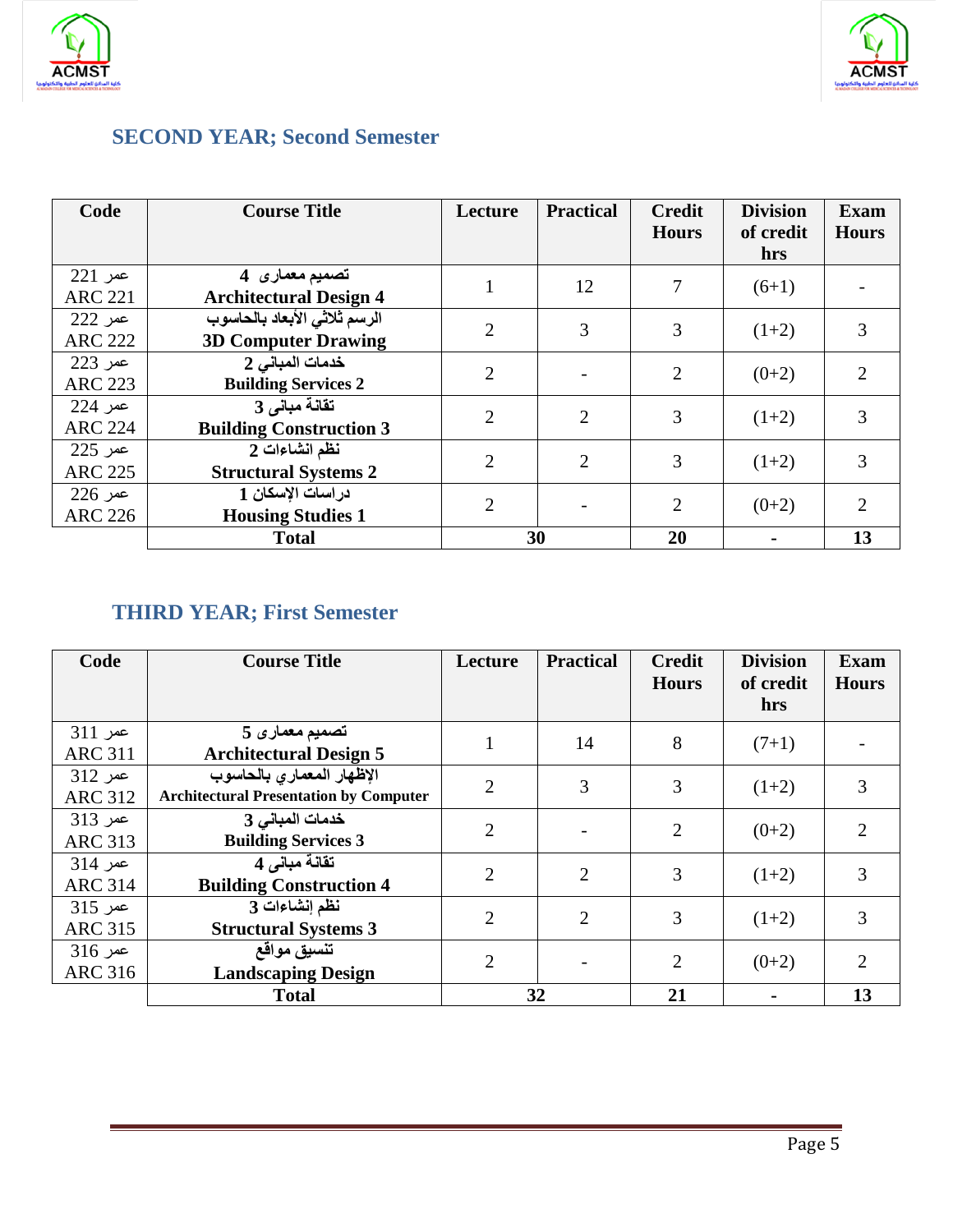



# **THIRD YEAR; Second Semester**

| Code                      | <b>Course Title</b>                                             | Lecture        | <b>Practical</b> | <b>Credit</b><br><b>Hours</b> | <b>Division</b><br>of credit<br><b>hrs</b> | <b>Exam</b><br><b>Hours</b> |
|---------------------------|-----------------------------------------------------------------|----------------|------------------|-------------------------------|--------------------------------------------|-----------------------------|
| عمر 321<br><b>ARC 321</b> | تصميم معماري 6<br><b>Architectural Design 6</b>                 |                | 14               | 8                             | $(7+1)$                                    |                             |
| عمر 322<br><b>ARC 322</b> | تقانة مباني 5<br><b>Building Construction 5</b>                 | $\overline{2}$ | $\overline{2}$   | 3                             | $(1+2)$                                    | 3                           |
| عمر 323<br><b>ARC 323</b> | خدمات المباني 4<br><b>Building Services 4</b>                   | $\overline{2}$ |                  | $\overline{2}$                | $(0+2)$                                    | $\overline{2}$              |
| عمر 324<br><b>ARC 324</b> | القياسات والمواصفات<br><b>Measurements &amp; Specifications</b> | $\overline{2}$ |                  | 2                             | $(0+2)$                                    | $\overline{2}$              |
| عمر 325<br><b>ARC 325</b> | تاريخ العمارة الإسلامية<br><b>Islamic Architecture History</b>  | $\overline{2}$ |                  | $\overline{2}$                | $(0+2)$                                    | $\overline{2}$              |
| عمر 326<br><b>ARC 326</b> | التصميم الحضرى<br><b>Urban Design</b>                           | $\overline{2}$ |                  | $\overline{2}$                | $(0+2)$                                    | $\mathcal{D}_{\mathcal{L}}$ |
|                           | <b>Total</b>                                                    |                | 27               | 19                            |                                            | 11                          |

# **FOURTH YEAR; First Semester**

| Code                      | <b>Course Title</b>                                                   | Lecture        | <b>Practical</b> | <b>Credit</b><br><b>Hours</b> | <b>Division</b><br>of credit<br>hrs | <b>Exam</b><br><b>Hours</b> |
|---------------------------|-----------------------------------------------------------------------|----------------|------------------|-------------------------------|-------------------------------------|-----------------------------|
| عمر 411<br><b>ARC 411</b> | تصميم معمار ي7<br><b>Architectural Design 7</b>                       |                | 16               | 9                             | $(8+1)$                             |                             |
| عمر 412<br><b>ARC412</b>  | طرائق البحث العلمي<br><b>Research Methodology</b>                     | $\overline{2}$ |                  | 2                             | $(0+2)$                             |                             |
| عمر 413<br><b>ARC 413</b> | اقتصاديات و ادارة مشاريع<br><b>Project Economics &amp; Management</b> | $\overline{2}$ |                  | 2                             | $(0+2)$                             | ◠                           |
| عمر 414<br><b>ARC414</b>  | دراسات الإسكان 2<br><b>Housing Studies 2</b>                          | $\overline{2}$ |                  | $\overline{2}$                | $(0+2)$                             |                             |
|                           | <b>Total</b>                                                          |                | 23               | 15                            |                                     | 4                           |